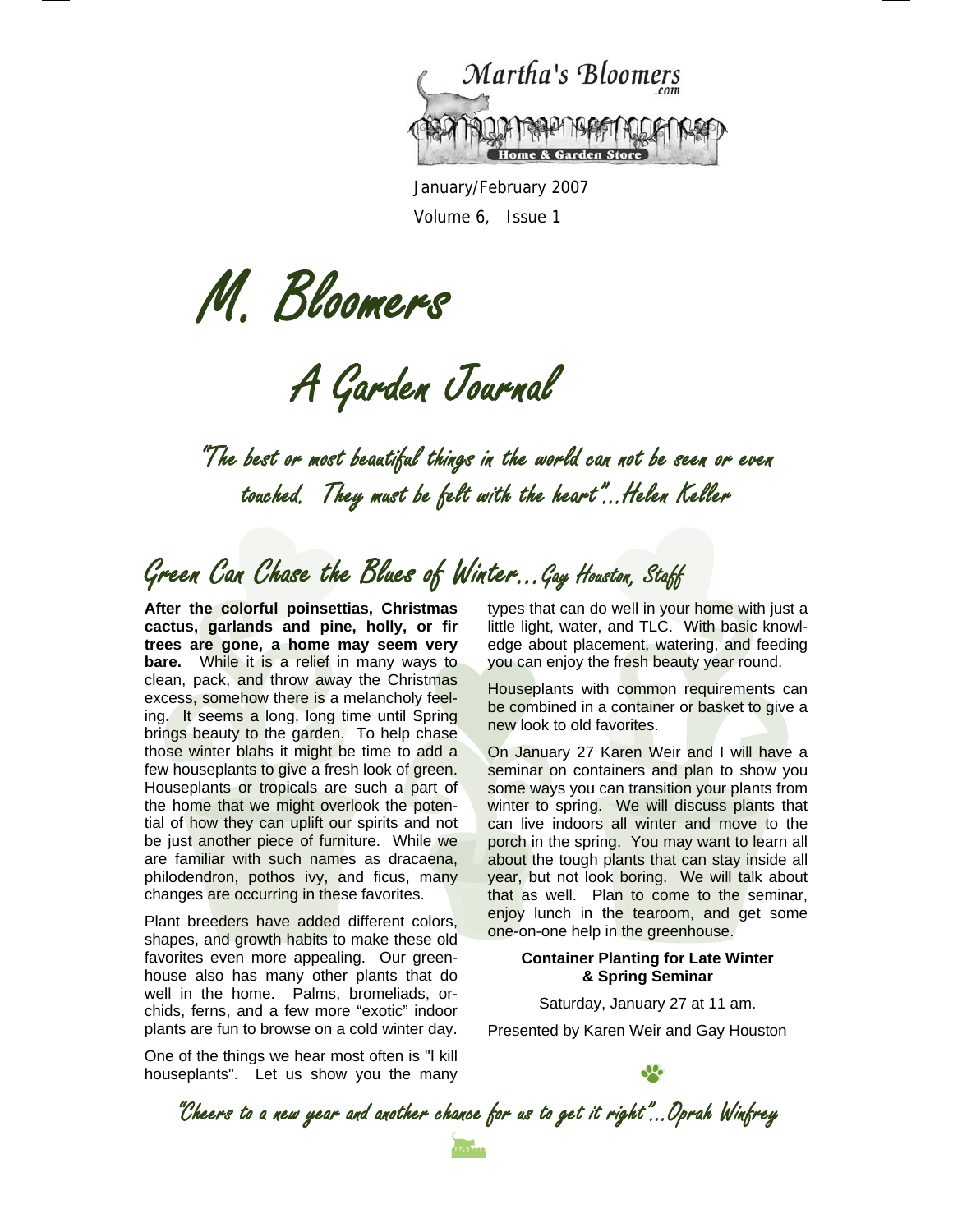## Get Ready for the Birds...Sharon Murry, Staff

**The purple martins will be coming back soon**. Will you be ready for them? These birds are a real treat to have just outside your back door. They're the largest bird in the swallow family, yet are more nimble on the wing than a fighter pilot. They catch many insects on the fly, including flies, beetles, moths, wasps, mosquitoes and dragonflies. If you have a purple martin house up and have had the pleasure of the family returning to it each year, you obviously know what these birds like. They are finicky birds. They want their houses placed just so. It could be a small house for one family or one of the fancy apartment style condo's that will hold all their relatives. They nest in colonies of six to eight pairs.

The male purple martins are shimmering blue-black all over while the females and younger males have light grayish breasts. The older males, called scouts, will soon be arriving from their winter habitats. If you are planning to attract purple martins to your property this year, by February 15<sup>th</sup> you should have your martin house in place. Most of the time, they'll return to the same house year after year, but sometimes they are attracted to new sites. If there are colonies in your area, your chances of attracting new birds to a new house increase. If you don't see immediate action at your martin house, don't get discouraged. Martin migration is a long drawn-out affair. Some later arrivals, primarily last year's young, won't begin nesting until the end of June.

The female selects a male and its nesting cavity and together each couple builds a nest. The females gather mud and sticks that they form into a platform lined with straw, feathers and paper. Males add green leaves. The female incubates the eggs for just over 2 weeks until they hatch. Both parents work together collecting insects and feeding the young until they leave the nest about a month after hatching. Sometimes a second brood is raised.

If you will be putting up your first martin house this year, be sure to choose the right location. It should not be too close to trees or buildings. Put it approximately 40 feet from a house or building. Martins require a large open area. If you have a pond in an open area, this would be an ideal site. The house itself should be mounted 12 to 20 feet high preferably on a telescoping or jointed pole. This type of pole makes it easy to put up and take down the house for yearly cleaning. Martins will not come back to a house that has been used by sparrows or starlings over the winter. Sparrow nests are very messy and a martin keeps its nest very neat. Be sure the pole is kept free of vines and shrubs that might allow predators access to the house. The house itself can be as large as you like but it should be painted white. This will keep it cool in the summer. A perch on top gives the birds a place to rest and watch.

Purple Martins are fascinating birds and one of a very few that are dependent on humans to provide their housing. Your reward will be their return year after year to dine on the many insects that we call pests. If you don't have a martin house, why not put one up this year. You will certainly enjoy their chatter and dive bombing shows all summer long.





"Ah me! Love can not be cured by herbs"...Ovid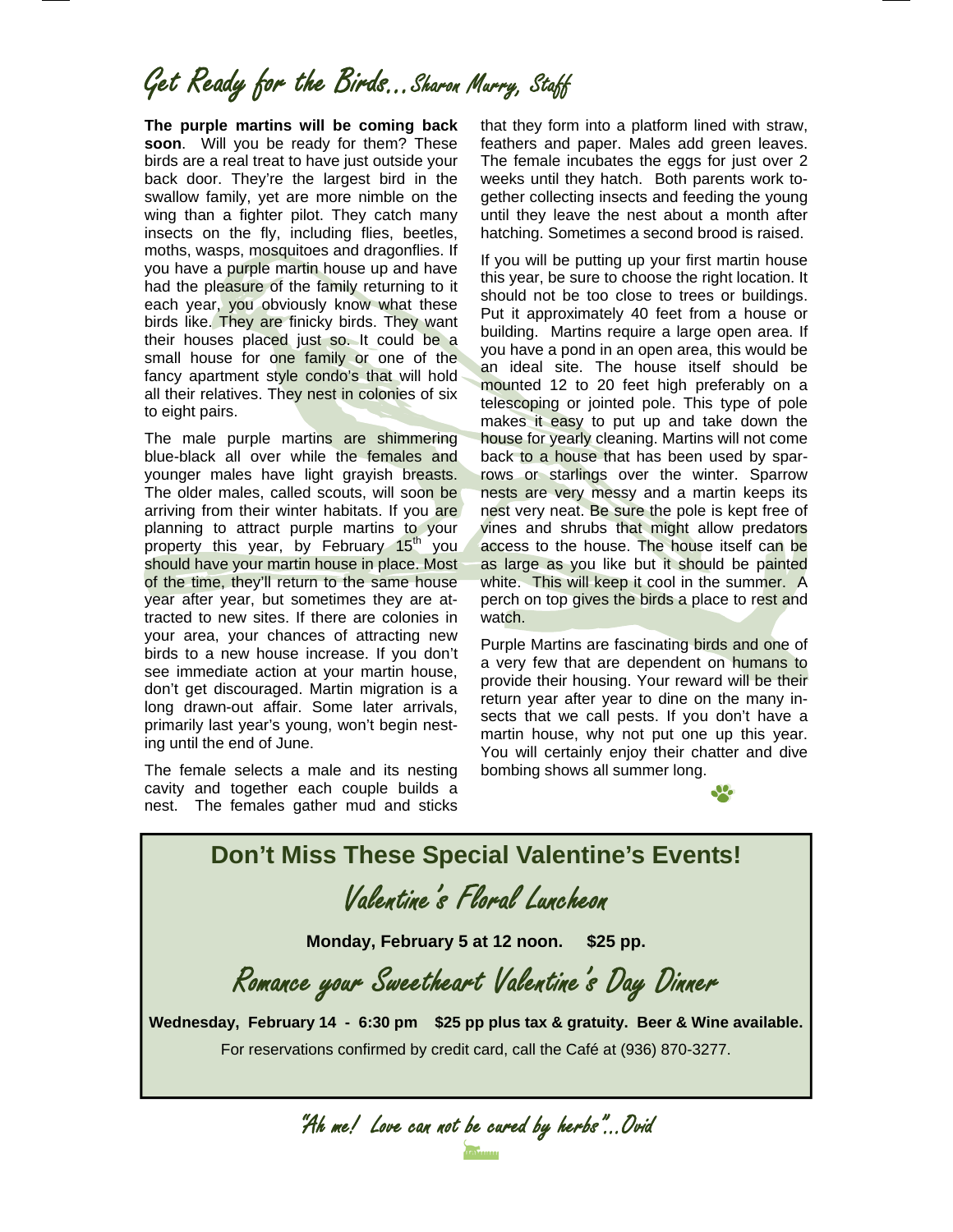## Cyclamen, Winter Weather Color...David Albrecht, Horticulturist

ment.

**If you are looking for a winter annual that is a little different and a little more refined, you have found it with cyclamen.** With flower colors of white, red, pink, and magenta, this plant can give a very formal look. It's reflexed petals and silvery mottling on the foliage are the two most notable characteristics of cyclamen.

You will find that cyclamen cost a little more than other winter annuals, but they are well worth the added expense. Their higher price is due to the fact that cyclamen is actually a corm that costs growers a considerable amount adding greatly to their production costs.

The cyclamen most often available to us is

Romance Your Sweetheart...Shirleen McDonald, Staff

**Romance your Sweetheart Valentine's Day Dinner...**a romantic Valentine's Day Candlelight Dinner will be held on Wednesday, February 14 at 6:30 pm.

**Romance your Sweetheart** with a gourmet meal followed by your choice of a decadent dessert from our dessert tray. Our special valentine menu choices will be Prime Rib Au Jus with a horseradish sauce served over mashed potatoes with vegetable medley; Basil Chicken served over rice pilaf and with vegetable medley; or Mahi Mahi Provincal over rice pilaf with vegetable medley. Each

entrée will be served with a garden salad and homemade bread. Beer & wine by the glass or bottle will be available.

*Cyclamen cilician* which is originally from the coniferous woodlands in the Cilician Mountains of Turkey. This cyclamen prefers at least some shade. Although this cyclamen comes from a region that experiences wet winters, a well drained soil bed is much appreciated along with its daily watering. While not all species of cyclamen will endure a frost, this cyclamen is very cold hardy having survived a zone 4 area of New York state. However, cyclamen do not like warm temperatures. Prolonged, warm temperatures (above 65°F) will cause the plant to quit flowering and go into dormancy. Continued cool temperatures will keep cyclamen in bloom throughout the winter for much enjoy-

Make your reservations early by calling the Café at (936) 870-3277. All reservations must be guaranteed by a credit card and are subject to a 48-hour cancellation. \$29.95 pp plus tax & gratuity.

Café M. Bloomers

**(936) 870-3277**  J.

# Valentine's Floral Luncheon...Tricia Barksdale, Petals 'n Bloomers

**Join us Monday, February 5 at 12 noon for our annual Valentine's Floral Luncheon.**  Each table will be decorated with a different theme showcasing some of Spring's favorite flowers: Tulips, Pansies, Daffodils, Freesias, Rannuculus and Bluebonnets!

Café M. Bloomers will prepare a sumptuous meal. After the luncheon, Tricia Barksdale of Petals 'n Bloomers will discuss tips for working with specific flowers and how she designed the tablescapes. This delightful afternoon will chase away the Winter doldrums and encourage your own creative ideas. If you are hosting a spring party yourself, this afternoon will inspire you.

Valentine's Floral Luncheon

Monday, February 5

12 Noon \$25 pp

Call Café M. Bloomers at

**(936) 870-3277**  to make your reservations confirmed by credit card.

"Love is a symbol of eternity. It wipes out all sense of time, destroying all memory of a beginning and all fear of an end"...Author Unkown

 $\Box$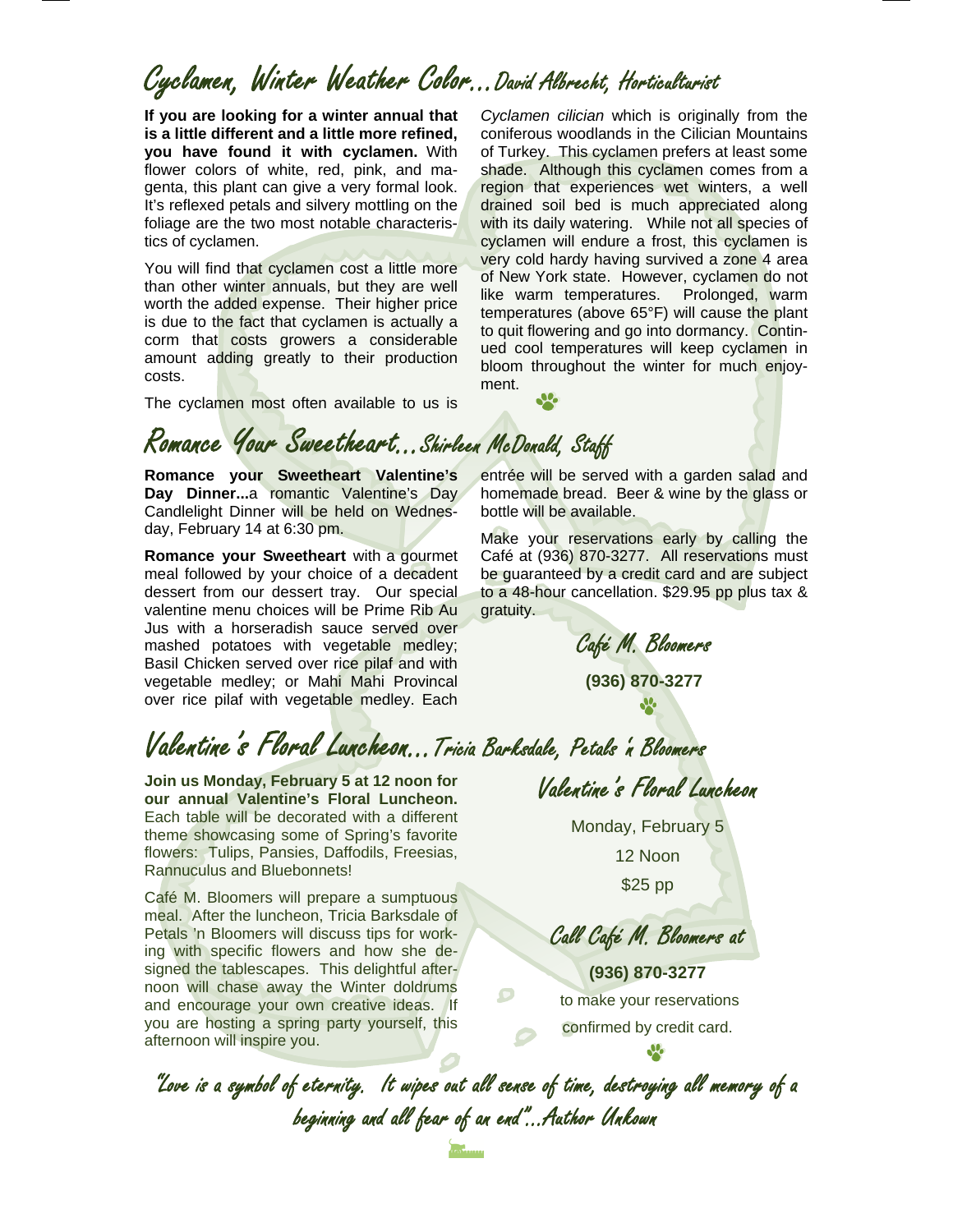### What's Cooking at the Café….Melissa Rodriguez, Staff

**Café M. Bloomers would like to introduce our new executive chef, Terry Howry!** Chef Howry has a plethora of knowledge and experience in gourmet cuisine and is a certified wine connoisseur.

Chef Howry holds an associate of culinary arts degree from the Texas Culinary Academy and is a member of the Brazos County Chapter of the Texas Chef's Association. Chef Howry also continues his education in Asian Techniques at CIA Greystone in St. Helena, California.

Chef Howry has won the hearts of locals with his homemade chocolate crème brule' served daily at Café M. Bloomers. Come and experience for yourself Chef Howry's culinary techniques ranging from European to Asian methods. Our courteous service and Chef Howry's epicurean flavor make Café M. Bloomers the perfect one-day getaway destination.

Watch for Chef Howry's upcoming events coming this Spring! Plans are underway for an Italian cuisine cooking school featuring Amici Olive Oil, Chef Howry's Cooking School Series and a Texas Wine Vintner's Dinner. Dates and times will be announced on our website and through our email notices.

Make it a Gourmet New Year!

Gather together friends and family and enjoy a deliciously prepared gourmet lunch and dessert while dining in a serene garden setting.

Chef Howry looks forward to meeting you!

Café M. Bloomers **(936) 870-3277**   $\mathfrak{R}$ 

## The Creative Angle...Tricia Barksdale, Petals 'n Bloomers

**Our personalities and talents become more defined over time.** "Left-brained" people are referred to as analytical and logical. They focus on the details. "Right-brained" individuals are more intuitive and creative. In viewing a project or situation they see the whole picture.

However, Alan Black, Ph.D., founder and owner of Cre8ng People, Places and Possibilities, says that we are all born creative. Ninety-eight percent of children tested at age 5 showed strong creative tendencies. Unfortunately, that percentage drops tremendously by the fourth grade and even more so by the tenth grade. So what happens to the creativity? Society, families, friends (especially peer pressure) and schools suppress those out-of-the-box ideas.

You can play a part in restoring some of that creative angle. Be a cheerleader — to those around you whether they are your family, co-workers, acquaintances or friends. Your encouragement will spark their creativity, which will prompt your own.

One way (and my personal favorite) to do this is to GIVE FLOWERS. Remember the 2005 Texas A&M Research which concluded that flowers and plants in an environment promote creativity, problemsolving and team-building. The moral of this story? Give flowers, not just for occasions but to encourage someone. Your creativity and theirs is bound to blossom!

Come See Why Southern Living Magazine Ranked Us in the Top 50 Shops!**Southern Living Magazine Nov. 2006 Issue** 

"The poetry of the earth is never dead"...John Keats